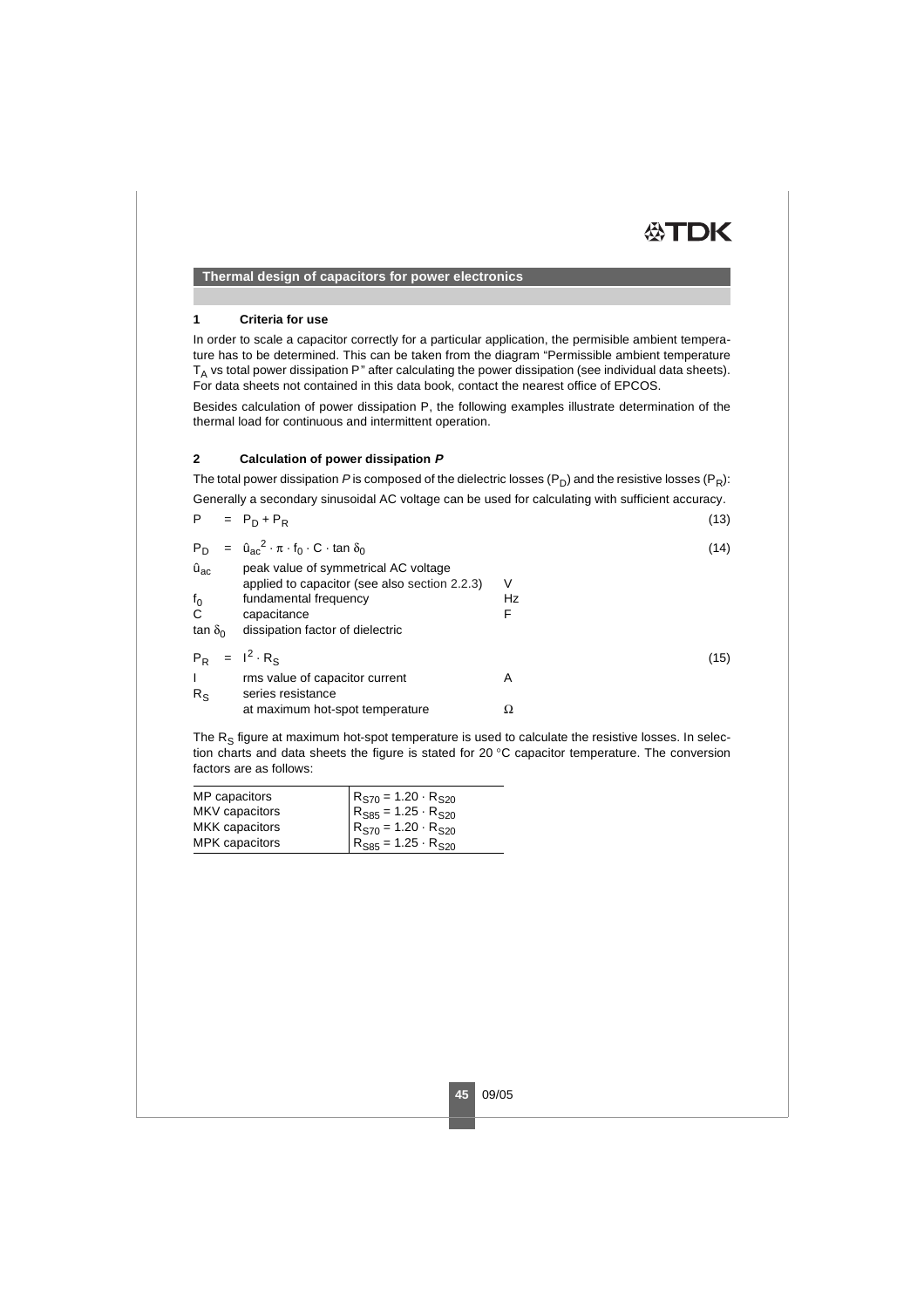# ÆTDK

**Thermal design of capacitors for power electronics**

### **2.1 Calculation example for continuous operation**

For data on B25855-C7255-K004, see individual data sheet, page 244.

• Electrical operating parameters  $C_R$  = 2.5 μF<br>U<sub>R</sub> = DC 30  $=$  DC 3000 V  $\hat{u}_{\text{ac}}$  = 1500 V  $f_0$  = 300 Hz  $= 50 A$  $R_S(20 °C) = 1.4 m\Omega$  $R_S(85 °C) = 1.7 mΩ$ <br>tan δ<sub>0</sub> = 2 · 10<sup>-4</sup>  $= 2 \cdot 10^{-4}$ 





Voltage connected to capacitor versus time

#### **2.1.1 Dielectric power dissipation P<sub>D</sub>**

This can be read from the upper diagram in the thermal data sheet as a function of the frequency.

The diagram only applies to operation at the specified voltage  $\hat{u}_{ac}$  (peak value of the symmetrical alternating voltage applied to the capacitor)

– for DC capacitors:  $\hat{u}_{ac} = 0.1 \cdot U_R$ <br>
– for AC capacitors:  $\hat{u}_{ac} = U_R$ – for AC capacitors:  $\hat{u}_{ac} = U_R$ <br>– for GTO snubbber capacitors:  $\hat{u}_{ac} = U_R (DC) / 2$  $-$  for GTO snubbber capacitors:

 $P_D$  can be calculated for all other voltages by applying [equation](#page-0-0) (14):

 $P_D = \hat{u}_{ac}^2 \cdot \pi \cdot f_0 \cdot C \cdot \tan \delta_0$ 



**Figure 2**

Dielectric power dissipation  $P_D$ versus repetition frequency  $f_0$ 



**for**  $f_0 = 300$  **Hz, we read:**  $P_D = 1.1$  **W**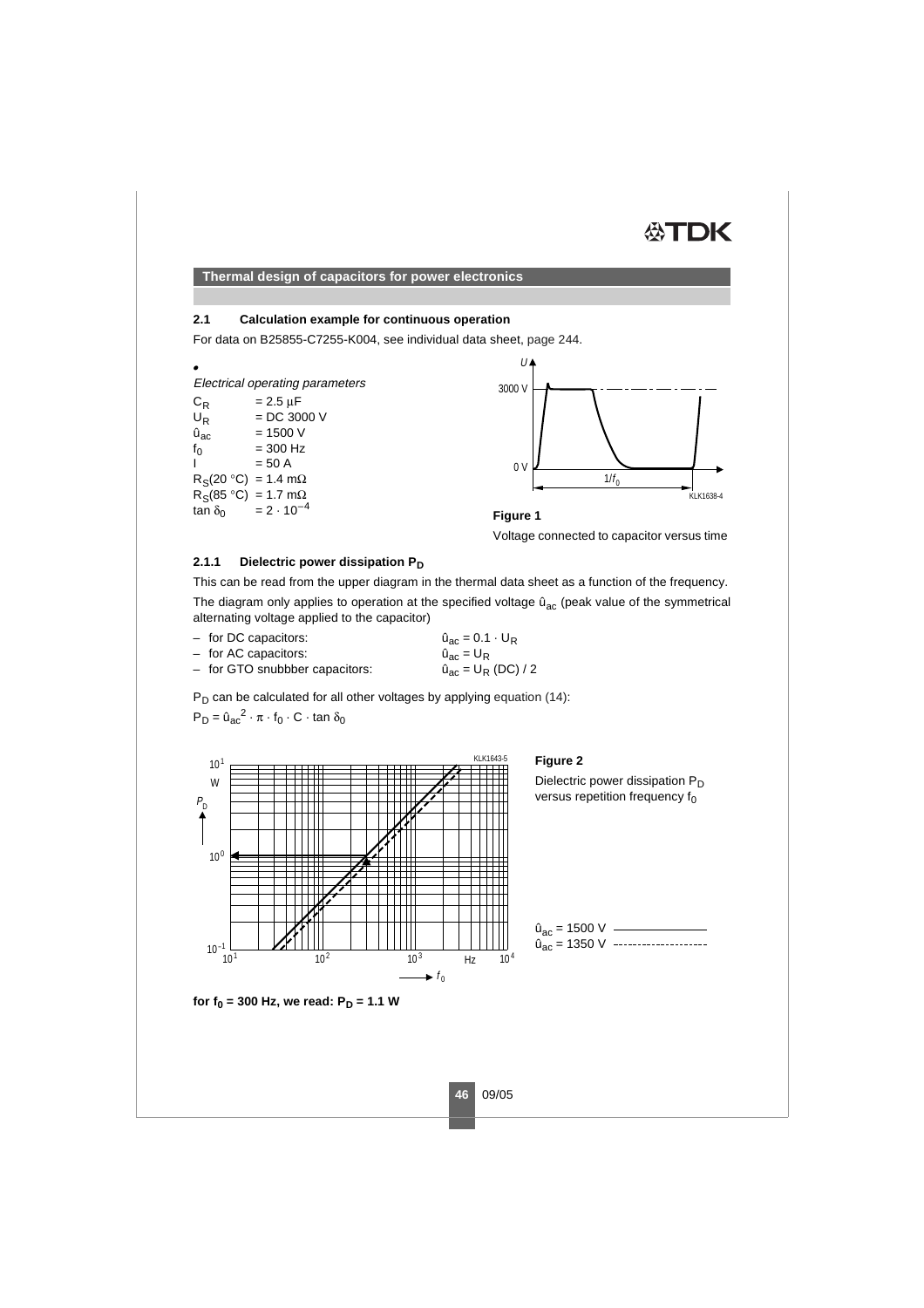# ÆTDK

### **Thermal design of capacitors for power electronics**

#### **2.1.2 Ohmic power dissipation PR**

This can be read from the middle diagram as a function of the current, or can be calculated using [equation](#page-0-1) (15):  $P_B = I^2 \cdot R_S$ 



**for I = 50 A, we read:**  $P_R = 4.3$  **W** 

### **2.1.3 Permissible ambient temperature**

This can be read from the lower diagram as a function of the total power dissipation. Total power dissipation [\(equation](#page-0-2) (13)):  $P = P_D + P_R = 5.4 W$ 



In the example, the following permissible ambient temperature is obtained:

For natural convection cooling:  $T_{Amax} = 55 \text{ °C}$ <br>For forced convection cooling (2 m/s):  $T_{Amax} = 67 \text{ °C}$ For forced convection cooling  $(2 \text{ m/s})$ :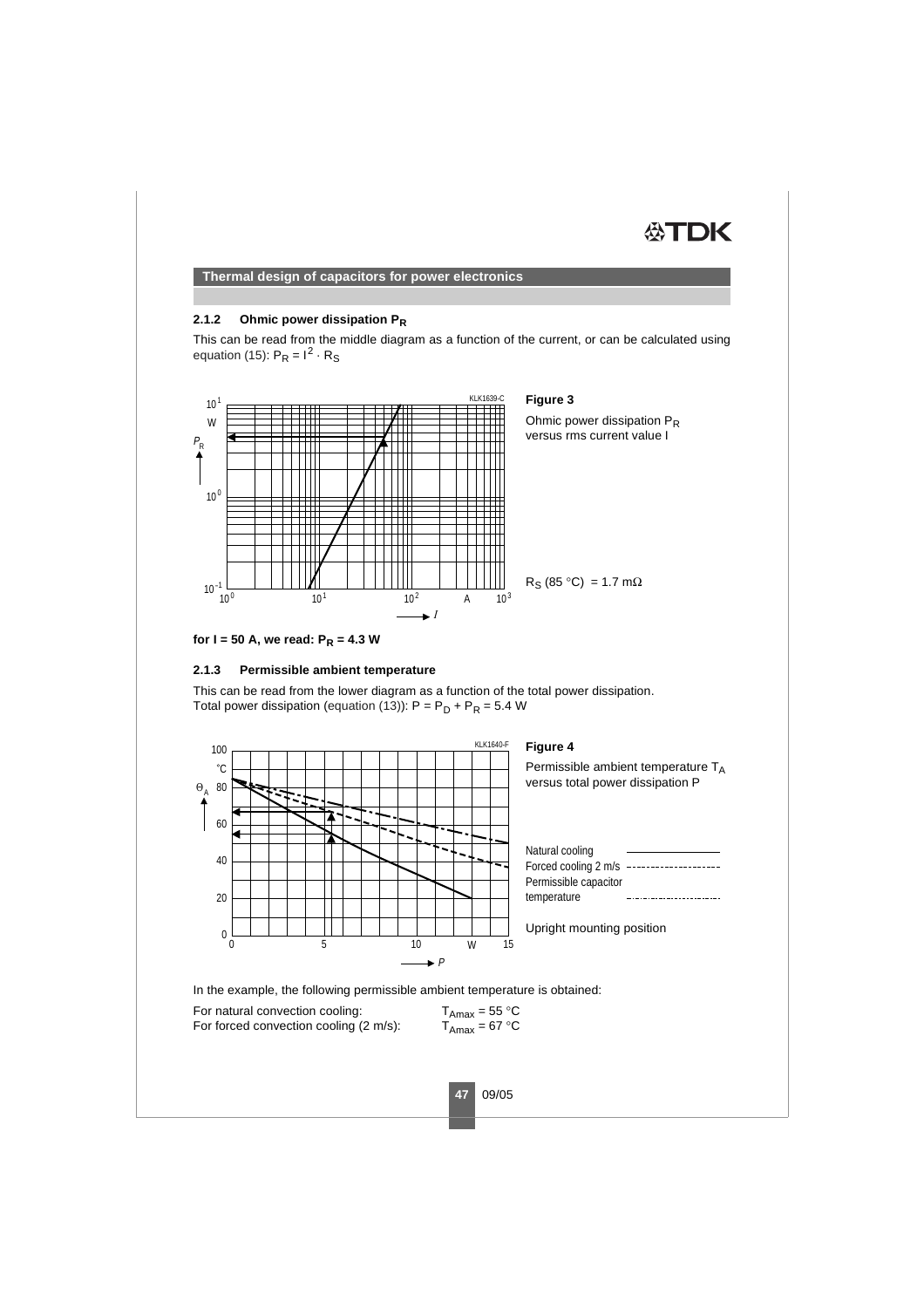# <span id="page-3-0"></span>**ATDK**

**Thermal design of capacitors for power electronics**

# **2.2 Permissible ambient temperature in intermittent operation**

The effective mean power dissipation  $\overline{P}$  has to be determined for intermittent operation. The maximum hot-spot temperature  $T<sub>HS</sub>$  is also the scaling limit in intermittent operation.

$$
\overline{P} = \frac{1}{t} \int_{0}^{t} P(t) dt
$$
\n
$$
\overline{P} \qquad \text{mean power dissipation} \qquad W
$$
\n
$$
P(t) \qquad \text{power dissipation vs time} \qquad W
$$
\n
$$
dt \qquad \text{time element} \qquad S
$$
\n(16)

In intermittent operation the calculation is simplified by introduction of the duty factor  $t_1$  / ( $t_1 + t_2$ ) to become

<span id="page-3-2"></span>
$$
\overline{P} = \frac{t_1}{t_1 + t_2} \cdot P
$$
\n
$$
\overline{P} \qquad \text{mean power dissipation} \qquad W
$$
\n
$$
t_1 \qquad \text{on time} \qquad \text{s}
$$
\n
$$
P \qquad \text{total power dissipation} \qquad W
$$
\n
$$
t_1 + t_2 \qquad \text{cycle duration} \qquad W
$$
\n
$$
t_1 + t_2 \qquad \text{cycle duration} \qquad \text{s}
$$
\n
$$
t_1/(t_1 + t_2) \quad \text{duty factor} \qquad \text{s}
$$
\n
$$
(17)
$$

#### Calculation example

Given:

| $t_1$ = 1650 s | (on time)                 |
|----------------|---------------------------|
| $t_2 = 2000 s$ | (off time)                |
| $P = 5.4 W$    | (total power dissipation) |

t time s

<span id="page-3-1"></span>With [equation](#page-3-0) (17) this becomes:

$$
\overline{P} = \frac{1650}{(1650 + 2000)} \cdot 5.4 = 2.44 \text{ W}
$$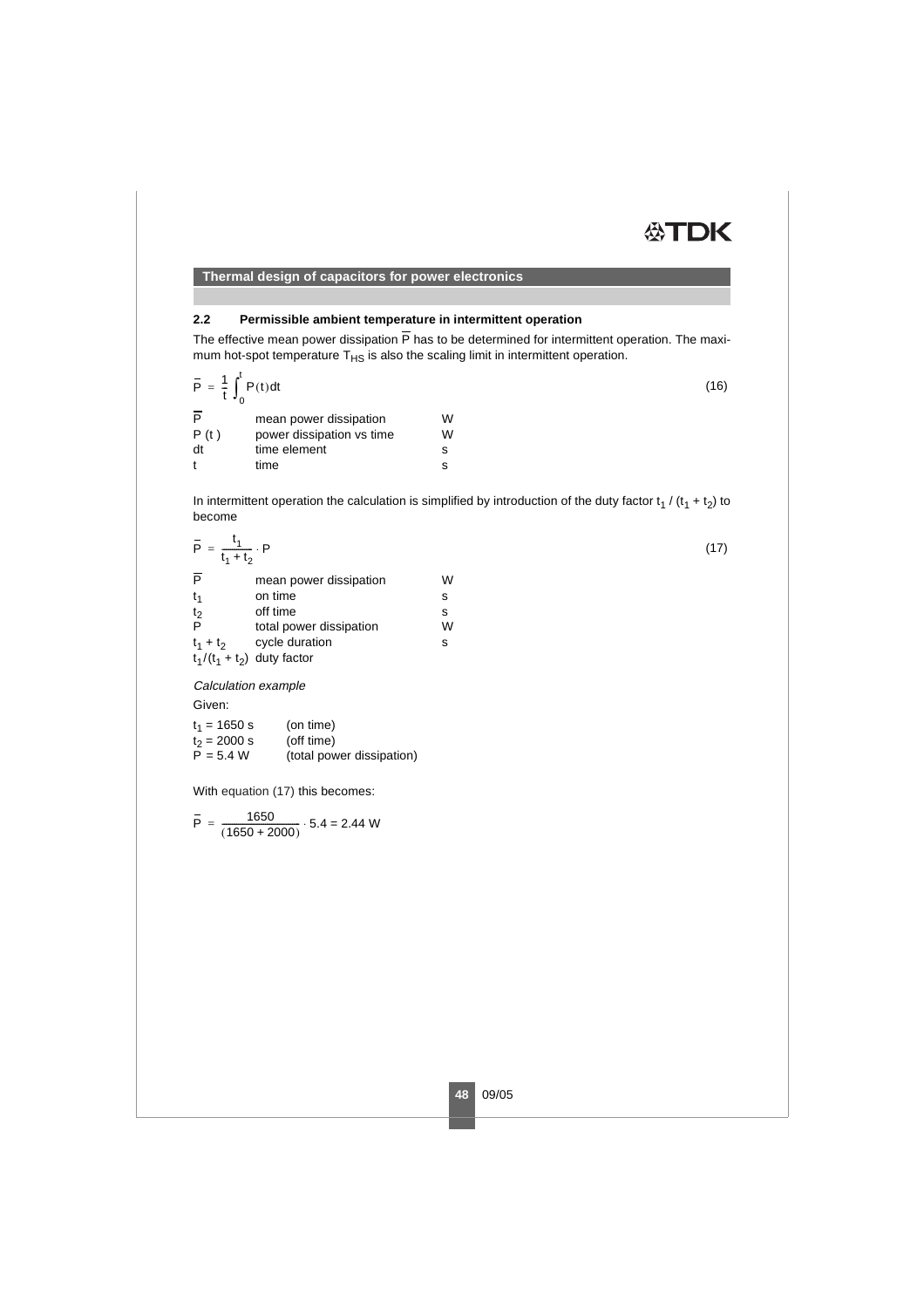# **ATDK**

## **Thermal design of capacitors for power electronics**

### <span id="page-4-0"></span>**Figure 5**



Reading from the diagram

| $I_{\text{Amax}}$ | $= 72 °C$ | permissible ambient temperature for natural cooling in intermittent operation |
|-------------------|-----------|-------------------------------------------------------------------------------|
| ∆Тъ               | $= 13 K$  | mean temperature difference in intermittent operation                         |

### **2.2.1 Check of thermal scaling in intermittent operation**

It is necessary to ensure that the temperature limit  $\Theta_{\rm HS}$  is not exceeded.

Calculation of thermal resistance  $R_{th}$  and thermal time constant  $\tau_{th}$ :

<span id="page-4-1"></span>
$$
R_{th} = \frac{\Delta T_{\overline{p}}}{\overline{p}} \tag{18}
$$

 $\Delta T_{\overline{P}}$  mean temperature difference in intermittent operation K<br>mean nower dissination W  $\overline{P}$  mean power dissipation

The relationship between  $R_{th}$  and  $\tau_{th}$  is given by equation (11).

 $\tau_{\text{th}} = m \cdot c_{\text{thcap}} \cdot R_{\text{th}}$ 

Calculation example

Given:

| $\Delta T_{\overline{P}}$ = 13 K |                                                     | (from diagram, figure 5)                              |
|----------------------------------|-----------------------------------------------------|-------------------------------------------------------|
|                                  | $P = 2.44 W$                                        | (calculated with equation (17), see page 48)          |
|                                  | $c_{\text{thcap}} \approx 1.3 \frac{Ws}{K \cdot g}$ | (specific thermal capacitance for selected capacitor) |
| $m = 900 q$                      |                                                     | (from data sheet)                                     |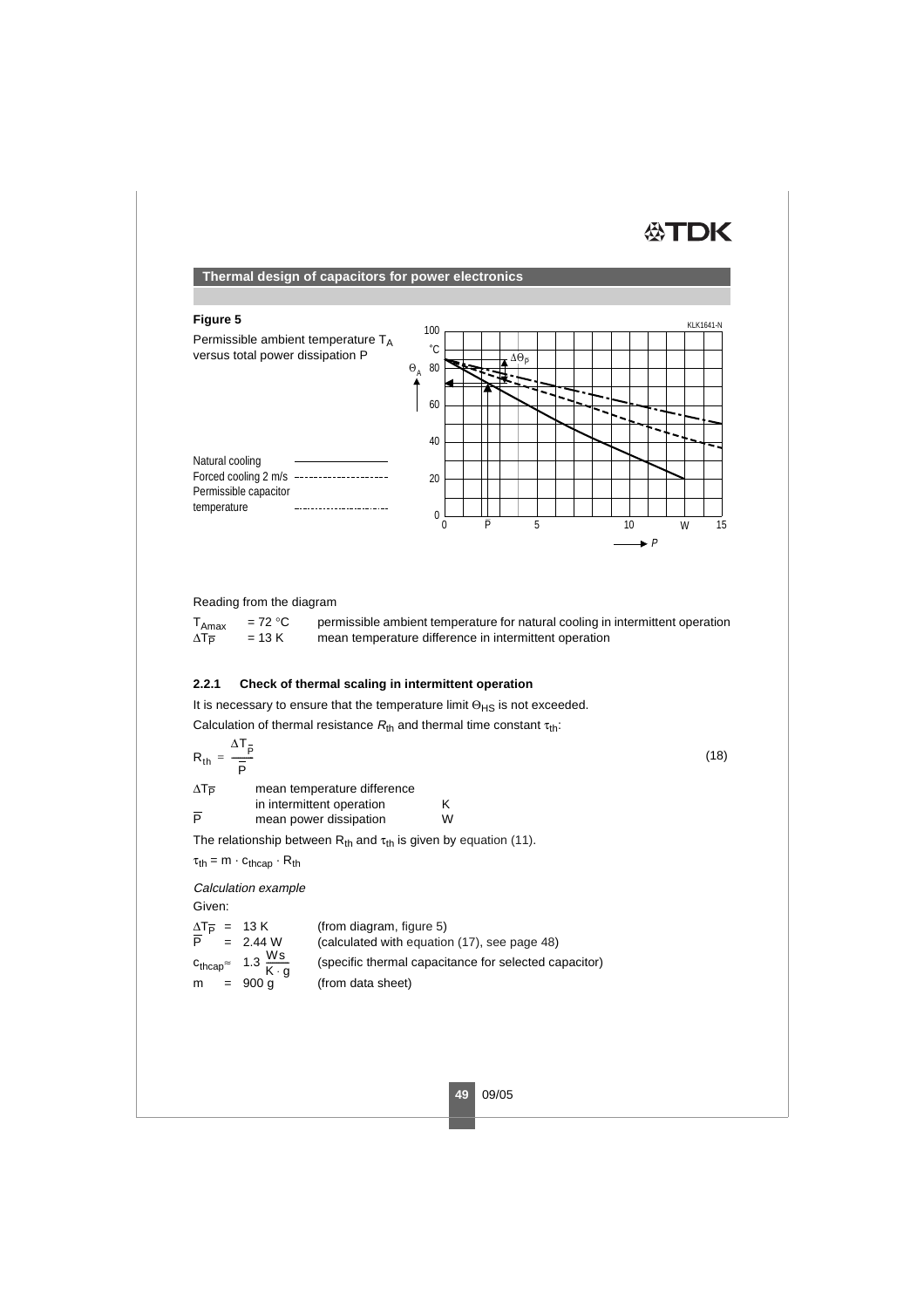# **公丁口K**

**Thermal design of capacitors for power electronics**

[Equation](#page-4-1) (18) produces

$$
R_{th} = \frac{\Delta T_{\overline{p}}}{\overline{p}} = \frac{13}{2,44}
$$

And equation (11) produces

<span id="page-5-1"></span> $\tau_{\text{th}} = m \cdot c_{\text{thcap}} \cdot R_{\text{th}} = 900 \cdot 1.3 \frac{\text{Ws}}{\text{K} \cdot \text{g}} \cdot 5.3 \frac{\text{K}}{\text{W}} = 6200$ 

The generally valid correction factor β [\(figure](#page-5-0) 6) can be used for final calculation of the permissible ambient temperature in intermittent operation  $T_{Amax}$ , allowing for the particular application.



<span id="page-5-0"></span>**Figure 6**

Correction factor β vs duty factor  $t_1 / (t_1 + t_2)$ 

<span id="page-5-2"></span> $T_{\text{Amax}} \leq T_{\text{HS}} (1 - \beta) + \beta T_{\text{AP}}$  (19)

| $T_{Amax}$   | permissible ambient temperature |    |  |
|--------------|---------------------------------|----|--|
|              | in intermittent operation       | ℃  |  |
| $T_{HS}$     | max. hot-spot temperature       | °C |  |
| <sup>B</sup> | correction factor               |    |  |
| $T_{AP}$     | mean ambient temperature        |    |  |
|              | in intermittent operation       |    |  |